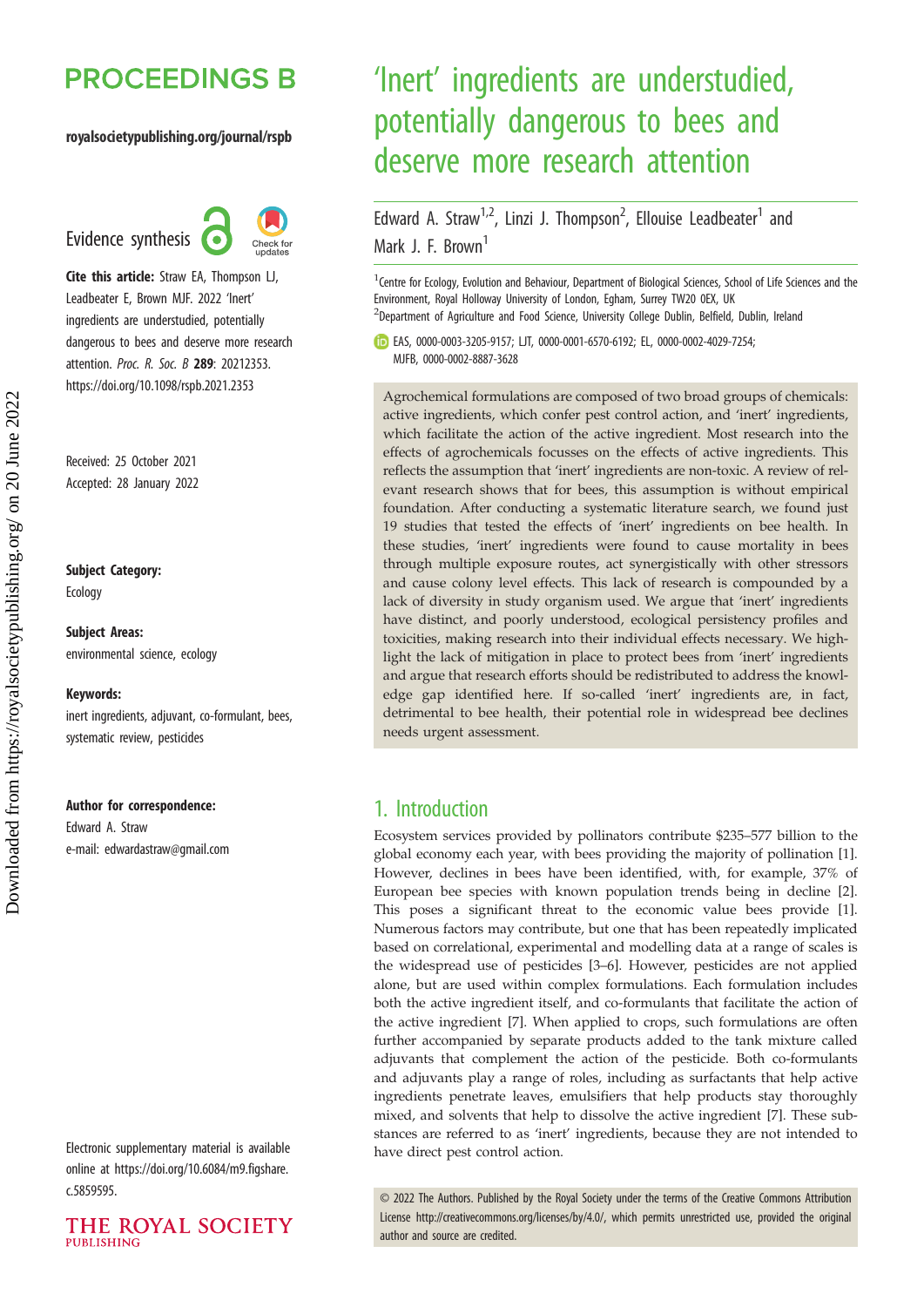There are no comprehensive figures for global 'inert' use, as California is the only regulatory zone to accurately record their application [[8,9\]](#page-7-0), but they are known to be heavily used globally. According to the United States (US) federal Environmental Protection Agency, there are around 4000 'inert' ingredients in use in the US [[10\]](#page-7-0). No equivalent data are available for the European Union (EU) as a whole, but there are, for example, 294 adjuvant products and 2892 pesticide products registered for use in the UK [[11](#page-7-0),[12\]](#page-7-0). As almost all active ingredients are applied as part of formulations, all formulations contain co-formulants, and formulations are commonly sprayed in a tank mix containing an adjuvant product, we can surmise that the quantity of 'inert' ingredient application is commensurate to, or likely even exceeds, that of active ingredients. Further, no mitigation measures are attached to adjuvants, meaning they can often be sprayed onto crops while bees forage on them. Co-formulants typically only have mitigation measures carried over from the active ingredient, not measures tailored to their specific toxicity. Thus, the exposure of bees to them, though unquantified, is likely to be considerable.

While regulatory bodies require active ingredients to undergo a suite of toxicity testing on bees (e.g. [[13](#page-7-0)–[16](#page-7-0)]), no parallel testing is required for individual 'inert' ingredients [\[13](#page-7-0),[14\]](#page-7-0), despite evidence of potential toxicity [\[17](#page-7-0),[18\]](#page-7-0). Instead, in the EU, there is toxicity testing of a single commercial product per active ingredient, called the 'representative formulation' [[19\]](#page-7-0), while in the US, only the toxicity of the active ingredient is considered [\[13,20](#page-7-0)]. In the EU, at the national level, all other formulations with the same active ingredient, of which there can be hundreds [\[11\]](#page-7-0), need individual approval. Which additional formulations trigger testing is determined by the similarity of their composition to already tested substances [\[21](#page-7-0)]. If their toxicity to bees can be predicted from existing data for formulations with a similar composition, then no additional testing is required. Formulations for which toxicity cannot be reliably predicted are not submitted to the full suite of ecotoxicological testing, but instead are benchmarked against existing products using mortality at a single dose to demonstrate equivalent toxicity [\[21\]](#page-7-0).

Current regulatory regimes are insufficient to protect bees for three main reasons. First, the adjuvants that are added to these formulations via tank mixes undergo no bee toxicity testing at all [[13,14](#page-7-0)], meaning that there is no regulatory data confirming their safety to bees (with the exclusion of limited testing in Germany [[22\]](#page-7-0)). An otherwise safe formulation could become toxic to bees if the adjuvant added is toxic [[23\]](#page-7-0). Second, extensive data, including that collected by regulators, has demonstrated incredibly high variation in the toxicity of formulations with the same active ingredient to bees [\[24,25](#page-7-0)]. Finally, regulatory testing regimes are tailored to detect toxicity from potent insecticides capable of causing short-term mortality at low doses, not from 'inert' ingredients which may have more subtle, but still pertinent, sublethal effects at higher doses [[26\]](#page-7-0). This could mean their toxicity is underestimated by regulatory testing.

Current understanding of the effects of 'inert' ingredients is almost exclusively centred around how they impact the toxicity of active ingredients [[20,27](#page-7-0)]. Here, we focus on the individual impacts of 'inert' ingredients, rather than how they impact active ingredient toxicity, which is outside the scope of this review. It is important that we understand the effects of 'inert' ingredients in isolation because the ecological fate of each ingredient is unlikely to be uniform across the formulation [\[28](#page-7-0),[29\]](#page-7-0).

Importantly, the development process of active ingredients makes them less likely to be ecologically persistent than 'inert' ingredients. Regulations, like maximum residue limits, that aim to cap consumer exposure incentivize agrochemical companies to produce active ingredients that readily degrade. There are no maximum residue limits for 'inert' ingredients [\[14](#page-7-0)], and as such no pressure to produce fast-decaying substances. For example, the pyrethroid insecticide deltamethrin has a half-life in pond water of less than 1 day [[30\]](#page-7-0). By contrast, the surfactant adjuvant Multi-Film X-77, which can be applied as part of the same tank mix as pyrethroids, can repel honeybee visitation from a pond for six months after an initial spiking of 500 mg kg<sup>-1</sup> [\[31](#page-7-0),[32\]](#page-7-0). This concentration of Multi-Film X-77 also causes honeybees to drown at high rates for 60 days after application [[31\]](#page-7-0). In this scenario, the pyrethroid active ingredient has degraded well below the limit of detection while the 'inert' adjuvant is still causing significant mortality for months afterwards. This illustrates that assuming that all ingredients in a formulation will behave in a uniform manner once in the environment is unlikely to be true.

One of the reasons that there is a paucity of data on the environmental fate or toxicity of 'inert' ingredients' is that, under EU law, only co-formulants with specific human hazard statements attached need to be reported as ingredients [\[33](#page-7-0)]. EU laws are nonetheless among the most stringent in the world, with comparable documents from the US having less information. The identity and concentration of other ingredients are explicitly protected under EU law as proprietary information [\[14](#page-7-0)]. Maintaining the identity of 'inert' ingredients as trade secrets severely impedes researchers' capacity to understand how they spread in, and affect, nature [\[25](#page-7-0),[34\]](#page-7-0).

The limitations of current regulatory testing regimes are illustrated by the fate of the three neonicotinoid insecticides (imidacloprid, thiamethoxam and clothianidin) for which authorization for outdoor use was revoked in the EU in 2013 [[19\]](#page-7-0). These substances had passed full bee ecotoxicological testing but were nonetheless later shown through academic research to cause serious detriment to bees and bee populations, as a result of sublethal effects that the regulatory process failed to detect [[3](#page-6-0),[35\]](#page-7-0). Just as the limited scope of the regulatory system failed to detect the risk that these neonicotinoids posed to bees [[36\]](#page-7-0), 'inert' ingredients too could be damaging to bees without triggering concern during the regulatory process. Consequently, academic research has a significant role to play in assessing the exposure, hazards and risks associated with 'inert' ingredients.

Existing academic research on 'inert' ingredients has focussed on surfactants (most commonly as adjuvants) and solvents (most commonly as co-formulants). Surfactants (derived from surface active agent) are among the most common adjuvant types [\[12](#page-7-0)]. They function by reducing surface tension, enabling the spray to spread out over the surface of the leaf, increasing contact area and active ingredient uptake by the plant [\[37](#page-7-0)]. Solvents are co-formulants that allow an active ingredient to be dissolved at a higher concentration than if it were dissolved in water [\[7\]](#page-6-0). Because formulations are sold as concentrated stocks, this makes formulations cheaper to produce, distribute and store. Crop oil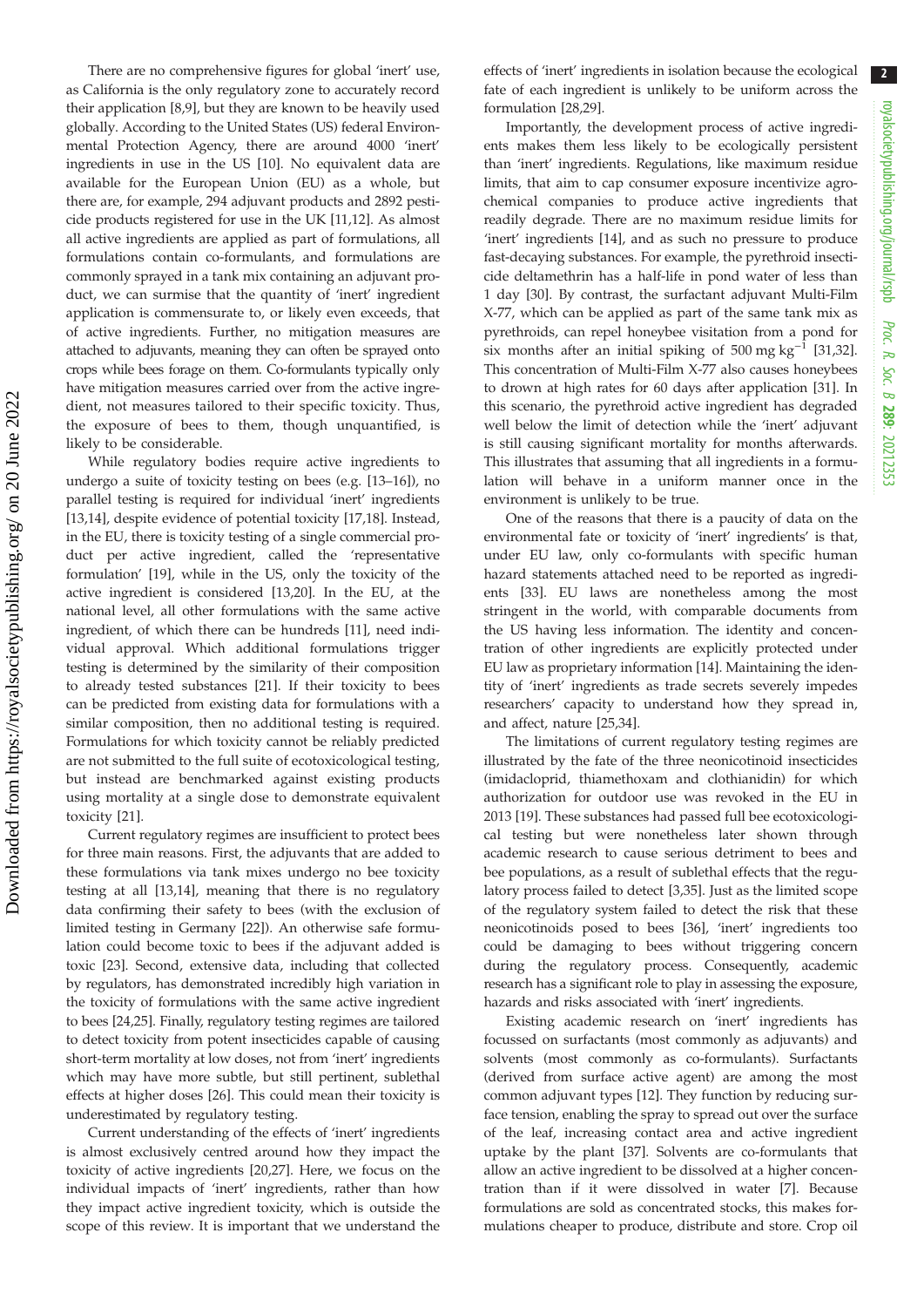concentrates are a much less frequently studied type of 'inert' ingredient. They are typically petroleum-based spray adjuvants used to reduce droplet evaporation and aid degradation of the wax surface on a leaf, promoting active ingredient penetration. The substances described above are used widely in agriculture, and their impacts on bee health are not well understood. As such we use a systematic review approach to comprehensively summarize what is known about the effects of such 'inert' ingredients on bees.

## 2. Methods

Web of Science Core Collection and Google Scholar searches were undertaken based on the methods used by Cullen et al. [\[38\]](#page-7-0) and Haddaway et al. [[39](#page-7-0)], using the PRISMA framework [\[40\]](#page-7-0), and combined with forward and backwards citation tracing to ensure that all relevant literature was captured. We acknowledge that using only the English language potentially excludes relevant literature. Full methods, including search terms, inclusion criteria and definitions are available in the electronic supplementary material.

The literature captured was not appropriate for a meta-analysis, so no quantitative analysis has been conducted. Peer-reviewed studies were included in the review if they presented experimental research testing at least one treatment of an agricultural co-formulant or adjuvant, with an appropriate control, or measured residues of an agricultural co-formulant or adjuvant in bees, honey, wax or bee-collected nectar or pollen. Because the word adjuvant is used to refer to co-formulants by some authors we define it here as meaning a separate product used as a tank additive [\[7](#page-6-0)].

### 3. Results

A total of 19 studies (from 1973 to 2021) fulfilled the inclusion criteria, comprising 16 experimental studies, two residue analysis studies, and one experimental and residue analysis study. There was a mixture of methodological approaches, with 12 laboratory, three semi-field and four field studies. However, diversity among study organisms was severely limited, with 16 studies testing honeybees, and just three studies on a species other than Apis mellifera (specifically, the bumblebee Bombus terrestris, and the solitary bees Osmia lignaria and Megachile rotundata). This demonstrates the lack of knowledge about how these widely applied substances could impact any of the other approximately 20 000 bee species [\[41\]](#page-7-0).

Most studies ( $n = 14$ ) tested surfactants, while some tested solvents  $(n = 4)$  and only one tested crop oil concentrates, stickers or wetting agents  $(n = 1)$ . The life-history stage studied varied, with adults being the most commonly studied stage ( $n = 14$ ), followed by larvae ( $n = 6$ ), and then pupae ( $n = 2$ ) and eggs ( $n = 1$ ). Nearly all studies focused on mortality ( $n = 15$ ), while food consumption was the second most studied metric ( $n = 5$ ), followed by reproduction ( $n = 4$ ). Among the studies measuring 'inert' ingredient residues, two focussed on surfactants, and one on solvents. In total, 56 substances or products have been experimentally tested in the academic literature, and just nine have been tested in more than one study, indicating a lack of depth of study for those tested. For further analysis of the studies included in this study, and the metrics extracted from them, see the electronic supplementary material. We note that seven of the post-2010 studies are from one network of authors. Further detail and a table summarizing the key findings of each study can be found in the electronic supplementary material.

The risk an agrochemical poses to bees is a combination of the exposure bees face and the likely consequences if exposed (hazard). Below, the research identified in this systematic review is divided into two sections: residue studies, which quantify exposure, and then experimental studies, which quantify hazard.

#### (a) Residue studies

Because the ecological persistency of 'inert' ingredients in nature is poorly understood we do not know to what extent exposure occurs [[28\]](#page-7-0). To address this question, it is possible to measure 'inert' ingredient residues in bee matrices, such as honey, pollen, nectar, wax and bees themselves. The limited evidence available has typically identified wax as a major substrate for residue accumulation [[42,43\]](#page-7-0). Two studies have looked at various surfactants, and one at the solvent N-methyl-2-pyrrolidone (NMP).

Chen & Mullin [[42\]](#page-7-0) analysed trisiloxane surfactants in honeybee matrices. Trisiloxane surfactants are common surfactant co-formulants in the organosilicone group and are included in spray adjuvants like Silwet L-77 and Dyne-Amic. They can be used with a range of pesticide classes, and on a range of crops. Chen & Mullin [[42\]](#page-7-0) sampled honey, pollen and wax samples from seven US states, and while there were no positive detections in honey, 60% of pollen and all wax samples had positive detections (max. concentrations 39  $\mu$ g kg<sup>-1</sup> and 390  $\mu$ g kg<sup>-1</sup>, respectively). The same authors later tested for nonylphenol ethoxylate and octylphenol ethoxylate surfactants in the same matrices [[43\]](#page-7-0). Again, honey was the least contaminated  $(46 \pm 26 \,\mu g \text{ kg}^{-1})$ , mean ± s.d.), followed by pollen  $(429 \pm 203 \,\mu g \text{ kg}^{-1})$  and wax (1051 ± 2897 µg kg−<sup>1</sup> ). While Chen & Mullin [\[43\]](#page-7-0) also identified trisiloxane surfactants residues in almond flowers, this study is not included in the systematic review results because the matrix analysed was not collected by bees. These studies demonstrate that bees are exposed to surfactants at nonnegligible concentrations; however, whether these concentrations have a meaningful toxic impact is unknown, particularly as the experimental literature reviewed below typically uses much higher concentrations.

NMP is a solvent co-formulant often used in insecticide formulations [\[44](#page-7-0)]. Experimentally exposed honeybee larvae were less capable of metabolizing NMP residues than workers [\[44](#page-7-0)]. While another residue analysis study, Fine et al. [\[45](#page-7-0)] was excluded from this systematic review (because the matrices studied were not collected by bees), its results are still of interest as it is the only study in which an 'inert' ingredient was purposefully applied to a crop to enable the explicit measurement of residues in pollen or other bee relevant matrices [[45\]](#page-7-0). Following the manufacturer's instructions, an insecticide formulation (Rimon 0.83EC), containing 40–50% NMP, was applied to apple trees either at the bud stage or while flowering. When sprayed at bud, a high of 22 000 µg kg<sup>-1</sup> (17 150 ± 4390 µg kg<sup>-1</sup>) in pollen was detected 12 h after application, while direct application to the flowers found a high of 234 600 µg  $kg^{-1}$  in pollen 2.5 h after appli-cation [\[45](#page-7-0)]. These residue levels were  $58 \times$  higher than those of the active ingredient novaluron, demonstrating the high levels of exposure bees face.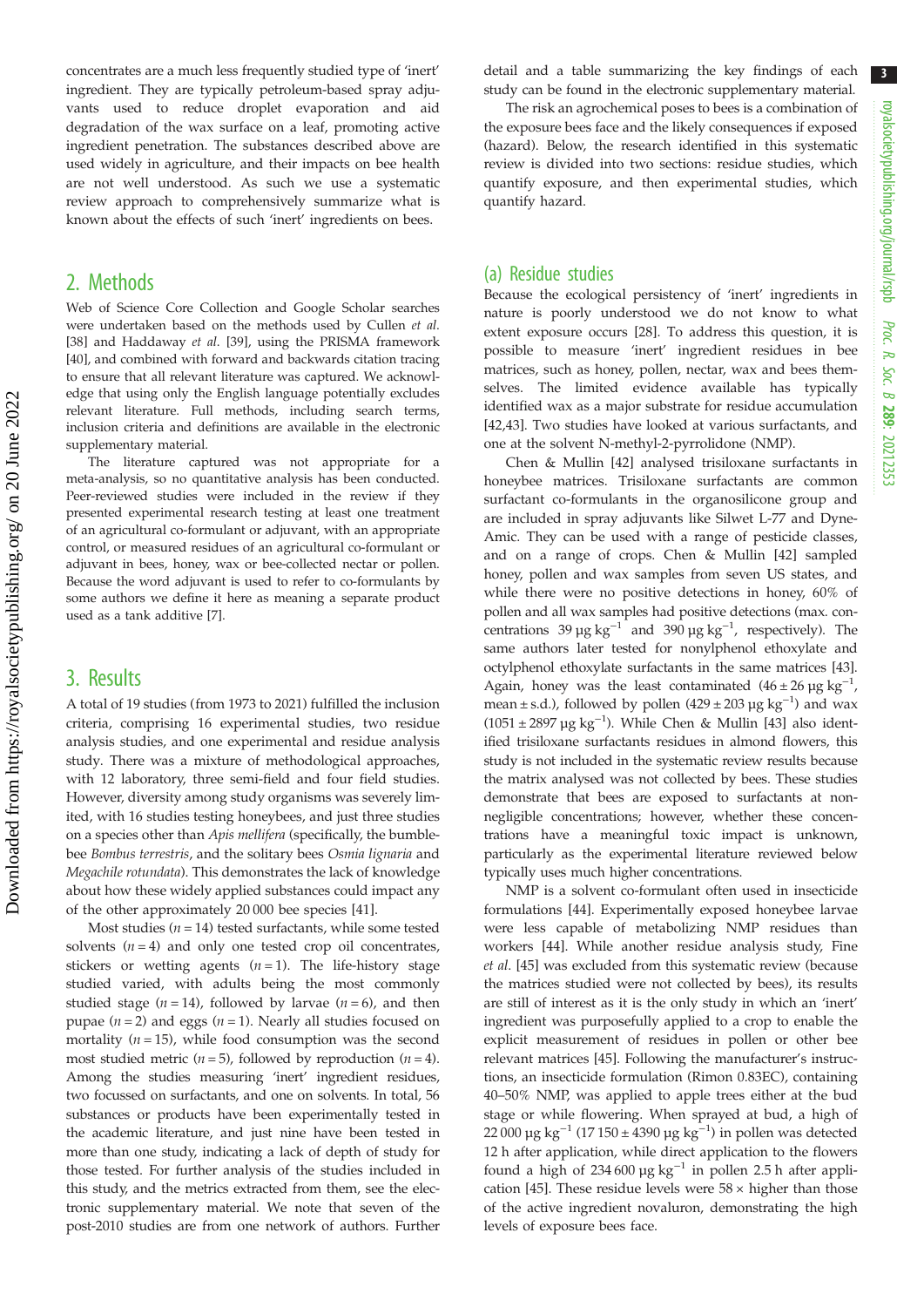The lack of exposure studies we identify here has important implications for experimental tests of hazard. For active ingredients, exposure regimes are typically designed with reference to the results of semi-field studies where the pesticide is deliberately applied to a crop [[46\]](#page-7-0). Pollen and nectar brought back to the nest by foraging honeybees is collected and the pesticide levels quantified [[47\]](#page-7-0). Using these data, chronic exposure scenarios can be constructed that assess the potential effects on individuals or colonies of bees foraging on a recently sprayed crop [[46\]](#page-7-0). Without similar experiments for a range of 'inert' ingredients, it is not possible to inform experimental exposure regimes with real-world data.

#### (b) Experimental studies

Given the general lack of exposure and residue studies we identify above, the only reference point we can use for exposure regimes in experimental studies is likely to be the in-tank mix concentration, which is the concentration of the 'inert' ingredient in the solution as sprayed. For co-formulants, this is not always known because their concentration and identity are not required to be publicly disclosed [\[14](#page-7-0)]. For adjuvants, most UK labels mandate a maximum concentration of 1% (1 part adjuvant to 99 parts formulation and water); somewhat crudely, a 1% solution equates to 10 000 mg kg<sup>-1</sup> assuming equal densities. This means that without bioaccumulation we would expect around 10 000 mg kg<sup>-1</sup> (1%) to be the very upper end of field-realistic exposure, which is equivalent to feeding directly on in-tank mix. While this may be appropriate for acute exposure (see [\[48](#page-7-0)]), it is likely to vastly overestimate field-realistic chronic exposure. The studies detailed below use a range of exposure levels that may or may not be field-realistic. Consequently, it is difficult to relate the toxicities observed to real-world risks. However, while little is known about the ecological persistencies of 'inert' ingredients' and how they map to the ecotoxicological risk posed to bees, we have known for nearly a century that some surfactants can have strong insecticidal action with sufficient exposure.

Soaps, which are surfactants, have been recognized as posing risks to insects as far back as 1931 ([\[49](#page-7-0)], cited in [\[50](#page-7-0)]). The mechanism through which surfactants cause mortality in insects is unresolved, although Stevens [\[37](#page-7-0)] notes that insect spiracles are similar in size to plant stomata, which surfactants are designed to penetrate. Thus, surfactants may block the breathing apparatus of the insects and cause them to suffocate [\[25](#page-7-0)].

Adjuvants have been tested since the 1970s [\[31](#page-7-0),[32\]](#page-7-0), and these studies found significant effects of surfactant adjuvants on honeybee drowning events when added to the bees' water supplies and repellence from the spiked water for up to six months. However, they found no evidence of deterrence from sprayed flowers, meaning that bees will not avoid contaminated flowers, and as such will be exposed to higher levels of surfactants. These types of studies have not been repeated since, meaning we do not know if the new generations of 'inert' ingredients cause similar effects.

Exposure to adjuvants is not limited to contamination of water sources, as farmers spray adjuvants in a range of situations, and labels do not include any guidance for reducing bees' exposure. As such, label guidance allows for direct overspray of bees, which could cause mortality through contact exposure. Contact exposure occurs when a bee is exposed to spray droplets of a pesticide, or when it lands on a recently sprayed surface such as a flower or leaf. In experimental studies, this is often simulated by either using a spraying apparatus to mimic direct overspray of bees, or by pipetting 2 µl of the pesticide onto the dorsal side of the thorax/abdomen of anaesthetized bees (OECD 214 [[51\]](#page-7-0)). Using a Potter spray tower, which replicates recommended spraying apparatus, two surfactant adjuvants, Pulse® and Boost®, were found to cause 100% mortality in honeybees at 40–50% of the label-recommended concentration [[52\]](#page-7-0). While the use of a Potter spray tower and label-recommended concentrations makes this study reasonably representative of in-field application, the application rate  $(1 ha^{-1})$  used is likely an overestimate of realistic application; the rate of 2000 l ha−<sup>1</sup> used for most experiments is an unrealistically high application rate in nearly all settings.

A recent study, Wernecke et al. [[53\]](#page-7-0), again used a Potter spray tower to apply surfactant adjuvants at field-realistic concentrations to anaesthetized honeybees, this time using a field-realistic application rate of 300 l ha−<sup>1</sup> . None of the six adjuvants tested caused mortality on their own. When paired with Goodwin & McBrydie, [[52\]](#page-7-0) which found considerable mortality, it is likely that at field-realistic concentrations some surfactant adjuvants cause mortality at an application rate between  $300 \, 1 \, \text{ha}^{-1}$  and  $2000 \, 1 \, \text{ha}^{-1}$ . While the 300 l ha<sup>-1</sup> used in Wernecke *et al.* [[53\]](#page-7-0) is fieldrealistic, it is not the worst-case exposure when following label guidelines. Several formulations of these adjuvants can be applied with have maximum application rates in the range of  $800$  l ha<sup>-1</sup>, meaning the amount of adjuvant could be up to 2.7 × higher. Further, if applied alongside a pesticide class like a herbicide, which have relatively high concentrations of surfactant [\[25](#page-7-0)], the overall amount of surfactant would be considerably higher, and thus more toxic. As such Wernecke et al. [[53\]](#page-7-0) does not rule out field-realistic toxicity of surfactant adjuvants, but does inform us that many adjuvant applications will not cause acute contact mortality.

Wernecke et al. [[53\]](#page-7-0) also found that when surfactant adjuvants, which did not cause mortality alone, were applied alongside insecticide formulations, which did not cause mortality alone, considerable mortality was observed. This indicates that surfactant adjuvants can meaningfully change the toxicity of insecticides from safe to toxic.

When testing surfactant toxicity, the methodology chosen is likely to influence the outcome. The standard contact toxicity test for honeybees, OECD 214 [[51\]](#page-7-0), has been used to determine the toxicity (hazard) of both Silwet L-77 and Triton X-100, with  $LD_{50}$ 's of 357 µg bee<sup>-1</sup> and 1436 µg bee<sup>-1</sup>, respectively [[54\]](#page-7-0). This can be used to inform risk management strategies by allowing comparison of the toxicity with other substances. Donovan & Elliott, [[55\]](#page-8-0) used OECD 214 [\[51](#page-7-0)] to test the toxicity of several adjuvants, mostly surfactants, on honeybees and found no significant mortality from any substance. However, the dosing regime lacked the range needed to detect lethal effects and is insufficient to justify the conclusion that the substances tested were 'non-toxic to honeybees'. This is because use of a 2 µl droplet applied to the thorax does not represent the degree of exposure bees can face in a field-realistic setting, which is poorly understood. As such the experiment under-exposed the bees by setting an artificial 2 µl limit while using field-realistic concentrations.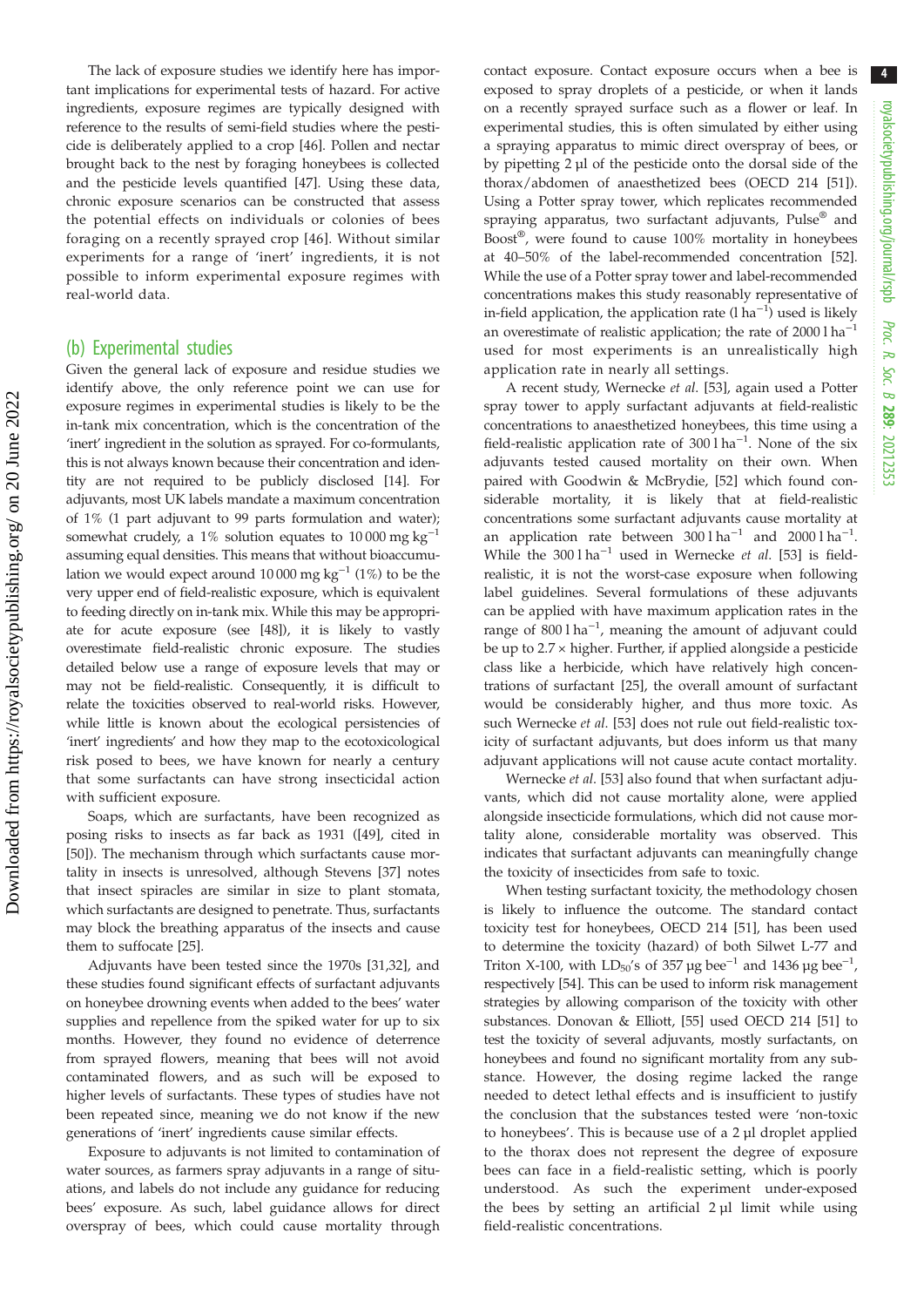Chronic oral toxicity of surfactants has been tested on honeybees in two studies. Moffett & Morton [[31\]](#page-7-0) found two out of seven adjuvant/surfactant co-formulants caused mortality at the very high exposure level of 1000 mg kg−<sup>1</sup> in nectar over 60 days (nearly equivalent to drinking in-tank mix for the entire honeybee worker lifespan). At 10 and 100 mg kg<sup>-1</sup>, no significant difference was detected from the control even over the full 60-day exposure period. By contrast, Chen, Fine & Mullin [[34\]](#page-7-0) suggested that three trisiloxane surfactants at 100 mg kg<sup>-1</sup> reduced survival over an 8- or 10-day period. There was a clear effect of the class of surfactant, with trisiloxane surfactants causing greater than 90% mortality relative to the control, while alkylphenol polyethoxylates and fatty amine polyethoxylates surfactants caused less than 20%. These results indicate that the hazard surfactants pose could be mitigated by redesigning formulations/adjuvants to choose the safer options.

The effects of pesticides are not limited to mortality, and a vast body of research now documents the importance of sublethal impacts of agrochemicals for social bees [[26](#page-7-0)[,56](#page-8-0)]. For example, impairment of learning ability may impact upon foraging success [[57](#page-8-0)], which may then impact colony reproductive success. Eleven studies have measured sublethal effects of 'inert' ingredients on bees, providing more information on their effects on fitness. Most notably, Ciarlo et al. [[48](#page-7-0)] tested acute 20 µg bee<sup>-1</sup> doses of several adjuvant products individually on honeybee learning using the proboscis extension reflex methodology. In the field, a honeybee feeding for just 2 s on sprayed tank mixture (which can be sprayed onto flowering crops or weeds) would imbibe a 20 µg dose of the surfactant adjuvants tested [[48\]](#page-7-0). All 20  $\mu$ g bee<sup>-1</sup> doses of surfactant adjuvants impaired learning, but crop oil concentrates did not, suggesting that the different classes of 'inert' ingredient are toxicologically distinct.

Another important sublethal effect in social bees is queen rearing success, with reduced queen production being likely to reduce colony fitness. However, only two studies so far have examined this question. Johnson & Percel [[58\]](#page-8-0) found no effect of the surfactant adjuvant Break-Thru, at 200 mg  $kg^{-1}$  in *ad libitum* pollen, on several metrics of honeybee queen rearing success. In a follow-up study, Ricke, Lin & Johnson [\[59](#page-8-0)] fed bees ad libitum pollen spiked with the surfactant adjuvant Dyne-Amic at 0.8% by weight, which is likely an overestimate of realistic chronic exposure. No significant mortality was observed, and the adjuvant was not found to alter fungicide or insecticide active ingredient translocation from pollen to jelly [\[59](#page-8-0)]. It is notable that in managed colonies, for example, most honeybee colonies, queen rearing is less influential than in wild colonies due to the involvement of the beekeeper.

While the studies described above have looked at 'inert' ingredients individually, pressures on bee health are multifactorial [[60](#page-8-0)–[63](#page-8-0)], with novel stressors like agrochemicals adding to pre-existing stressors like parasites. Consequently, we may only be able to appreciate the impact pesticides have when we understand how they interact with other stressors. Only one study has tested the interaction between an 'inert' ingredient and a stressor other than another agrochemical. In a fully crossed experimental design, Fine et al. [\[64](#page-8-0)] spiked honeybee larval diets with 10 mg  $kg^{-1}$  of the surfactant adjuvant Sylgard 309 and a representative dose of a mixed virus inoculum. The surfactant adjuvant was found to increase black queen cell viral titre significantly, demonstrating an interaction between the stressors. Both stressors alone reduced larval survival, causing failed moults, melanization and other developmental abnormalities. When combined, the stressors acted synergistically, causing more larval mortality than the additive impacts of either stressors relative to the control.

Our systematic review revealed a severe lack of diversity in study organism, with only three studies testing 'inert' ingredients on bee species other than honeybees. Straw & Brown [\[26](#page-7-0)] fed individual bumblebees, Bombus terrestris, an acute dose of each co-formulant listed on the label of a widely used fungicide, Amistar, as well as the formulation as a whole. The experiment followed the regulatory guidelines for mortality testing (OECD 247 [\[65](#page-8-0)]), with the addition of the sublethal metrics, sucrose consumption, weight change and gut browning. Significant effects of the formulation were seen in all metrics, lethal and sublethal, but interestingly it was the surfactant/emulsifier co-formulant, alcohol ethoxylates, that was responsible for the whole toxicity of the formulation. The alcohol ethoxylates caused gut browning which indicates substantial damage to the gut. For the first time, this demonstrated that a co-formulant alone can drive the toxicity of a formulation.

In another experiment on a non-honeybee species, Ladurner et al. [[66\]](#page-8-0) tested the effects of the surfactant adjuvant Dyne-Amic on Osmia lignaria nesting behaviour and reproduction and reported no lethal or behavioural effects of Dyne-Amic. Artz & Pitts-Singer [\[67](#page-8-0)] tested the effects of the surfactant adjuvant N-90 on both O. lignaria and Megachile rotunda when sprayed on Phacelia tanacetifolia and Sinapis alba at label-recommended rates. In flight cages with the sprayed crops, nest recognition ability in both species was significantly impaired by N-90. While no mortality was found, these results are likely to be conservative, as the N-90 spray was applied at night when bees were not foraging, whereas label guidance for N-90 is unlikely to mandate night application, and so realistic field usage may result in direct contact with the spray, rather than residues that may have dried by the time bees become active.

Solvents are widely used co-formulants [[68\]](#page-8-0), yet only two solvents NMP and dimethyl sulfoxide (DMSO) have been tested on bees. These solvents are alternatives to one another with one producer of DMSO advertizing it as safer and less toxic than NMP [\[69](#page-8-0)].

All work on oral exposure to NMP has used a chronic feeding regime whereby NMP was administered in a sucrose solution, while the residue work has measured NMP in pollen, and as such it is difficult to assess the field realism of the exposure regimes in the experimental work.

As no residue analyses of field-realistic NMP nectar concentrations are currently available, a wide range of concentrations (0.537–10 000 mg  $kg^{-1}$ ) have been used in the exposure regimes in experimental work. The first study to assess NMP toxicity to honeybee larvae was Zhu et al. [\[68\]](#page-8-0), which found 50% mortality within 12 h at 10 000 mg  $kg^{-1}$ ; however, in the absence of a control, these results cannot be interpreted (and as such this study is excluded from the systematic review results). When repeated, in a study by Fine et al. [[45](#page-7-0)], 100 mg  $kg^{-1}$  of NMP caused significant larval mortality compared to the control, although mortality did not reach 50% over the 20-day trial period.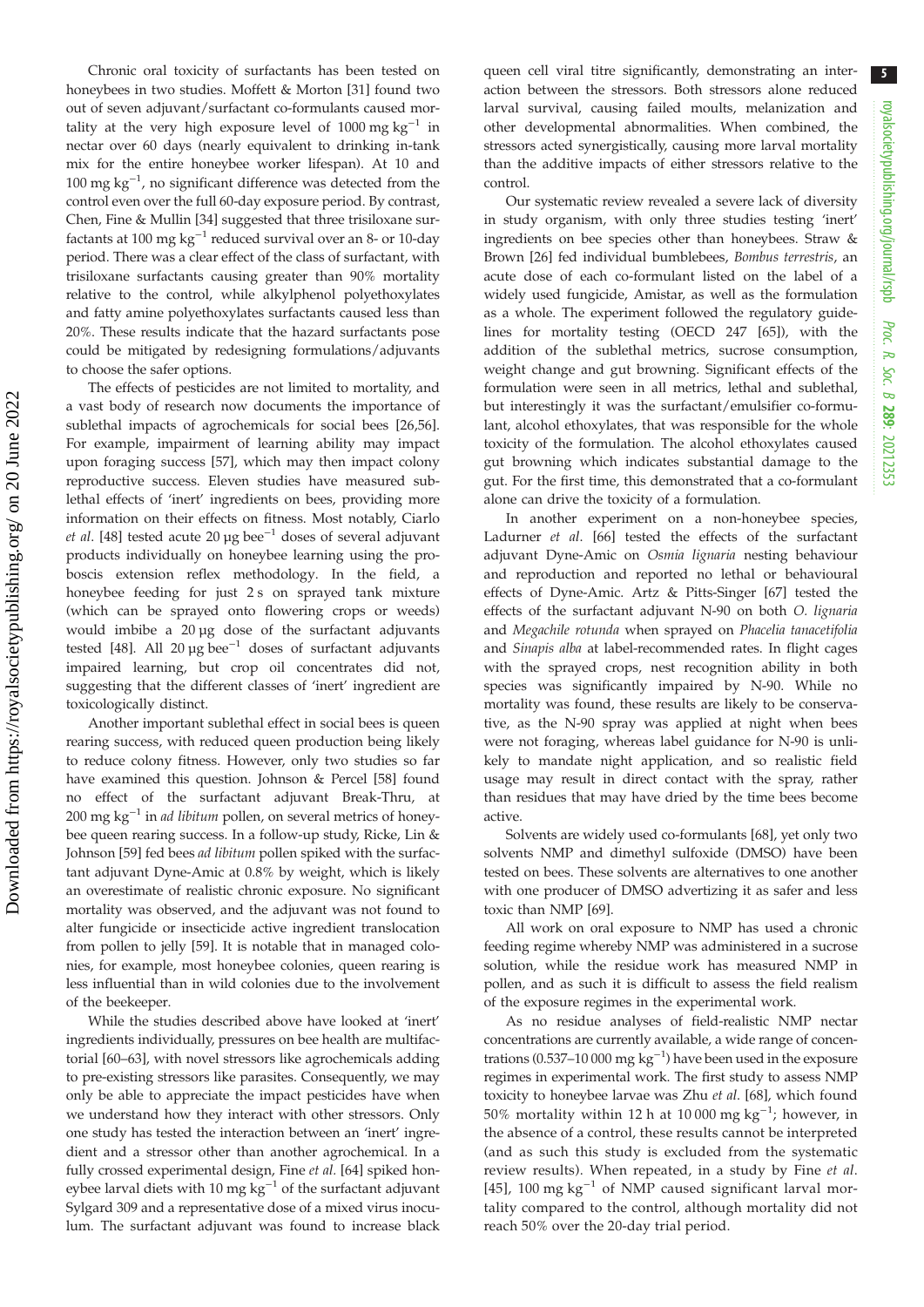Table 1. Detailing the hazard, exposure and risk insecticides and 'inert' ingredients pose to bees. Risk = hazard \* exposure.

|                     | <b>hazard</b>                           | exposure                         | risk                                   |
|---------------------|-----------------------------------------|----------------------------------|----------------------------------------|
| hride               | high                                    | $10W -$                          | intermediate                           |
|                     |                                         | stringent mitigation measures    |                                        |
| 'inert' ingredients | poorly characterized but non-negligible | very high-                       | intermediate, but poorly characterized |
|                     |                                         | little to no mitigation measures |                                        |

By contrast, adult honeybees only experienced significant mortality at concentrations as high as  $5000 \text{ mg kg}^{-1}$  [\[44](#page-7-0)], which is unlikely to be a field-realistic chronic exposure. This suggests that larvae are more susceptible to NMP than adults. The effects of chronic exposure to 500 mg  $kg^{-1}$  NMP for 7–10 days on honeybee colony health was also investigated by Fine et al. [\[45](#page-7-0)]. This concentration is above the  $100 \text{ mg kg}^{-1}$  that is known to cause larval mortality, but below the 5000 mg  $kg^{-1}$  that causes adult mortality. In this study, NMP inhibited colony weight gain and emerging forager counts, which is most likely to be caused by larval mortality and knock-on effects on colony foraging.

To investigate whether higher impacts of NMP on larvae were a function of differential detoxification, Fine & Mullin [\[44](#page-7-0)] fed honeybee workers and larvae 200 mg kg<sup>-1</sup> of NMP in nectar for 6 days and quantified residues of the NMP and its metabolites from the adults and larvae. They found that larvae were less able to detoxify the NMP, and this may explain the higher sensitivity of larvae to NMP. Using OECD 214, NMP was found to have an acute contact  $LD_{50}$ greater than 2000 µg bee<sup>-1</sup> [[51,54](#page-7-0)]. This finding suggests NMP is of negligible toxicity when applied via acute contact.

DMSO has received less attention than NMP, with only two studies assessing its toxicity to bees. Moffett & Morton [\[31](#page-7-0)] found that DMSO produced no significant lethal effects in honeybees with chronic exposure of 1000 mg kg−<sup>1</sup> for 60 days. Milchreit et al. [[70\]](#page-8-0) found mixed effects of chronic oral exposure (500 mg kg−<sup>1</sup> ) on honeybee brood development, with no detriment to fitness clearly demonstrated. Together, these results support the producer's assertion that this substance is less toxic than its alternative NMP [[69\]](#page-8-0).

## 4. Discussion

(a) A call to reprioritize research into 'inert' ingredients Research into the effects of pesticides on bees is disproportionately focussed on active ingredients, with 'inert' ingredients receiving significantly less attention. This is most clearly visible when considering the number of studies focussing on them relative to the best-studied pesticide class, insecticides. For example, a single active ingredient, the neonicotinoid imidacloprid, was the subject of 168 studies as of 2015 [[71\]](#page-8-0). This dwarfs the literature on 'inert' ingredients, with the systematic review here finding just 19 studies up to 2021. The allocation of research is partially explained by the intended purpose of insecticides—to kill insects. However, as we detail above, despite 'inert' ingredients not being designed to kill insects, they can have unintended consequences on bee health.

If bee ecotoxicological research is an applied science with the aim of understanding the risks pesticides could pose to bees, the optimal allocation of research effort to substances should match the potential risk each substance poses. This risk is a combination of the hazard posed to bees and the likelihood of exposure. The hazard is likely greatest with insecticides. However, exposure is likely to be greatest with 'inert' ingredients that are used in far higher quantities [[20\]](#page-7-0), with little in the way of exposure mitigation. The current allocation of research effort has focussed strongly on the hazard posed by insecticides, without recognizing that 'inert' ingredients have vastly higher exposure levels. This means that the allocation of research is primarily based on hazard, not risk as it should be (table 1). As such, research effort should be reallocated to inert ingredients to characterize their exposure and hazard to bees, after which the benefits of further research can be evaluated.

To be clear, research into insecticidal active ingredients is in our opinion clearly justified, but a reallocation of resources to better reflect the risks bees face in the wild would encompass 'inert' ingredients as well. Applied bee pesticide research would therefore benefit from allocating resources to agrochemicals in proportion to their potential risk to bees. This would require research into large numbers of chemicals that may have never been tested on bees before. We propose that the potential, and likely impacts of these widely applied substances on bee health represents a key knowledge gap that urgently requires research attention and funding.

While we contend that exposure will be high for 'inert' ingredients, the data to support this statement are severely limited. If regulatory bodies were to mandate residue analysis for all agrochemicals, including 'inert' ingredients, we would have a better understanding of the complex exposure bees face. A well-funded and systematic approach to residue monitoring required is something only a regulatorily mandated process can offer. Without this, academic researchers will not be able to properly assess whether their exposure regimes are field-realistic, which could lead to unsubstantiated estimates of the risks that 'inert' ingredients pose to bees.

## 5. Conclusion

The literature reviewed above raises a number of concerns around the impacts of 'inert' ingredients on bee health and productivity at the individual and colony levels. What little research we have on 'inert' ingredient residues in nature shows them to be widespread, and at high concentrations [[42,43,45](#page-7-0)], although our understanding of what the concentration range of 'inert' ingredients is in agricultural systems is underdeveloped. Importantly, and in addition to this limited understanding of environmental residues, the research 6

Proc. R. Soc. $\sigma$ 

289: 20212353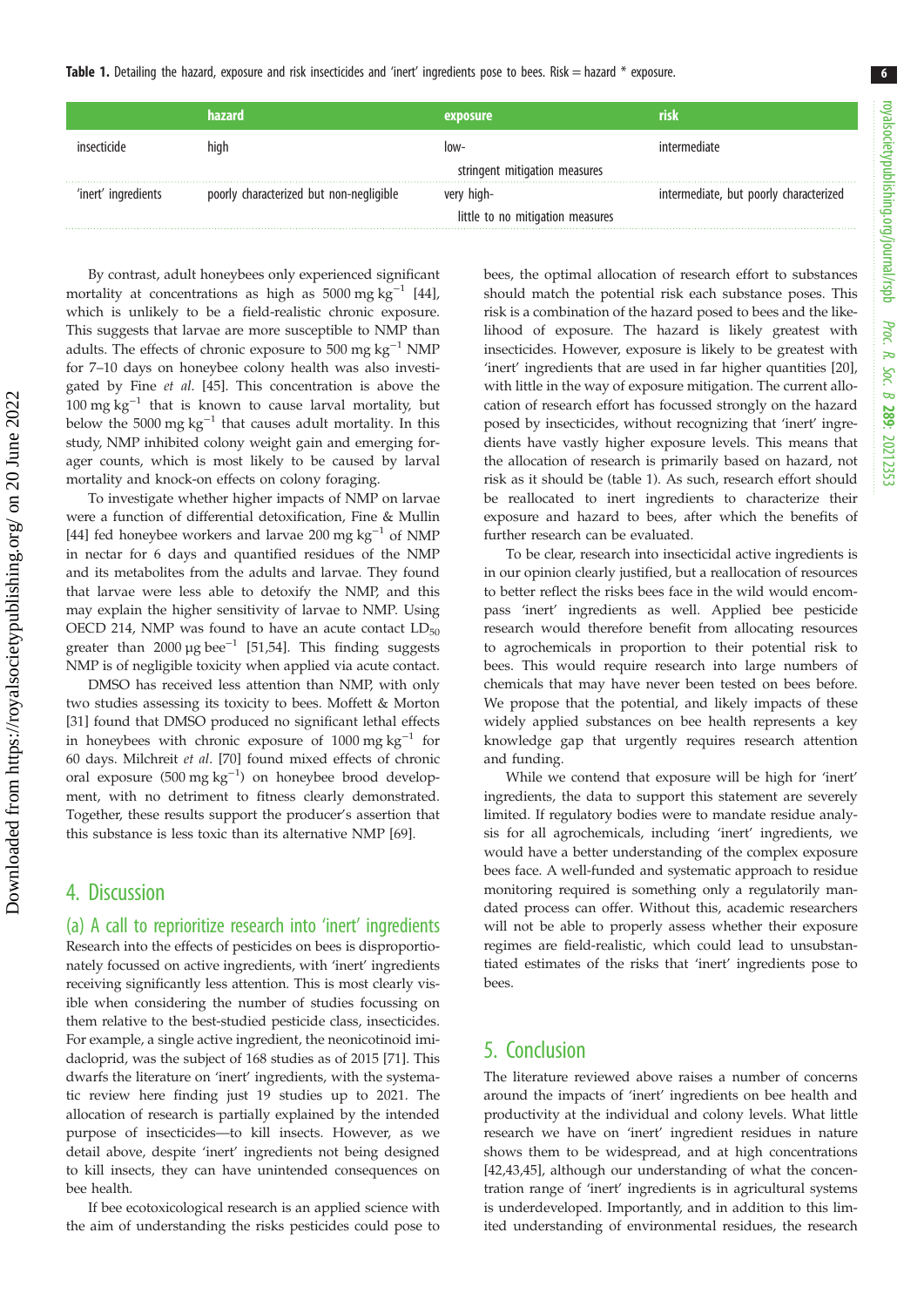<span id="page-6-0"></span>identified here demonstrates that 'inert' ingredients are not ecotoxicologically benign, and as such they should be subject to greater regulation.

'Inert' ingredients drive mortality through multiple exposure routes [\[26,31](#page-7-0),[32,52\]](#page-7-0), synergize with other stressors [\[53](#page-7-0),[64\]](#page-8-0) and cause sublethal effects [\[26](#page-7-0),[48,](#page-7-0)[67\]](#page-8-0). While we call on regulators to require testing of 'inert' ingredients on bees, we also caution that the current regulatory testing system is ill-equipped to test the effects of 'inert' ingredients. Current regulatory testing exclusively uses methodologies designed for neurotoxic insecticides, which may not properly characterize the risks of 'inert' ingredients that are less potent, but have higher exposure levels [\[26](#page-7-0)]. Given that surfactants have been identified as causing both sublethal [\[26,48](#page-7-0),[67\]](#page-8-0) and synergistic effects alongside other stressors [[53,](#page-7-0)[64\]](#page-8-0), a regulatory testing approach that measures sublethal effects and incorporates multiple stressors is essential.

'Inert' ingredients interact with a range of stressors, but perhaps most importantly with active ingredients. A systematic comparison of active ingredient toxicity versus whole formulation toxicity covering academic and regulatory data would give highly informative results, but is outside of the scope of this review. As prior reviews have demonstrated [\[20](#page-7-0),[27\]](#page-7-0), formulations are commonly more toxic to non-target organisms than active ingredients, suggesting that the term 'inert' ingredients may not be appropriate. In fact, the use of the words 'inert' or 'inactive' to describe co-formulants and adjuvants posits that they are toxicologically benign substances. The research collated here demonstrates that this is not true for all such substances and highlights a lack of data for many more. There is, however, currently too little evidence to make broad conclusions about 'inert' ingredients in general, or for any individual bee species. As such we would suggest that the terms 'co-formulant' or 'adjuvant', where appropriate, are better descriptors of the substances because they are neutral regarding their toxicological activity.

Just as the language used to describe 'inert' ingredients does not reflect their potential toxicity, neither does the legislation regulating them. Legislation that protects formulation composition as trade secrets hampers research into the impacts of 'inert' ingredients [[10,14,20,25\]](#page-7-0), as such publication of formulation composition would be a critical step forward for environmental risk assessment.

Progress has come with the recent European Commission legislation on co-formulants [[72](#page-8-0)], where the ostensible aim is to ban co-formulants harmful to humans or the environment.

However, the legislation will only effect change if the European regulatory process is adapted accordingly. EFSA have made progress in this area with proposals to regulate by product, and with explicit consideration of the co-formulants [[73\]](#page-8-0), but this has yet to become practice. The progress in regulating co-formulants has almost exclusively been driven by human toxicity concerns, with little consideration given to other non-target organisms [[74\]](#page-8-0). Despite these proposals for co-formulants, adjuvants are still entirely unregulated at the European level, despite many containing the same chemicals as many co-formulants [\[72](#page-8-0)]. Nationally, the only progress has come from the Germany pesticide regulation authority, the BVL. The BVL reacted to Wernecke et al. [[53\]](#page-7-0), which found surfactant adjuvants interact with insecticides to cause mortality, by requiring limited contact testing of adjuvants alone and alongside some insecticides [\[22](#page-7-0)]. This is the first legislation, to our knowledge, to explicitly require bee toxicity testing for an adjuvant.

In conclusion, evidence of 'inert' ingredients having the potential to cause mortality in bees dates back to the 1970s [[31\]](#page-7-0), yet in the EU and US, there is still no regulatorily mandated toxicity testing of 'inert' ingredients [\[14](#page-7-0)]. This means that the only currently available research stream is academic testing, which has produced just 19 studies to date. This represents a large gap in our understanding of pesticide ecotoxicology. The research collated here demonstrates that 'inert' ingredients are not inert and can pose significant risks to bee health. We call on researchers to devote more attention to 'inert' ingredients and regulators to require testing of 'inert' ingredients to ensure their safety to bees.

Data accessibility. The data extracted from the systematic review literature are available in the electronic supplementary material [[75\]](#page-8-0).

Authors' contributions. E.A.S.: conceptualization, data curation, investigation, methodology, validation, writing—original draft and writing—review and editing; L.J.T.: data curation, formal analysis, investigation, methodology, validation and writing—review and editing; E.L.: conceptualization, methodology, supervision and writing review and editing; M.J.F.B.: conceptualization, funding acquisition, methodology, supervision and writing—review and editing.

All authors gave final approval for publication and agreed to be held accountable for the work performed therein.

Competing interests. We declare we have no competing interests.

Funding. This project received funding from the European Horizon 2020 research and innovation programme under grant agreement no. 773921.

Acknowledgements. We thank Richard Odemer, one anonymous referee and Gary Carvalho, the editor, for their comments.

## **References**

- 1. Potts SG, Ngo HT, Biesmeijer JC, Breeze TD, Dicks LV, Garibaldi LA, Hill R, Settele J, Vanbergen Ae. 2016 The assessment report of the intergovernmental science-policy platform on biodiversity and ecosystem services on pollinators, pollination and food production. Bonn, Germany: Secretariat of the Intergovernmental Science-Policy Platform on Biodiversity and Ecosystem Services.
- 2. Nieto A et al. 2014 European red list of bees. Luxembourg: Publication Office of the European Union.
- 3. Rundlöf M et al. 2015 Seed coating with a neonicotinoid insecticide negatively affects wild bees. Nature 521, 77–80. ([doi:10.1038/](http://dx.doi.org/10.1038/nature14420) [nature14420](http://dx.doi.org/10.1038/nature14420))
- 4. Woodcock BA, Isaac NJB, Bullock JM, Roy DB, Garthwaite DG, Crowe A, Pywell RF. 2016 Impacts of neonicotinoid use on long-term population changes in wild bees in England. Nat. Commun. 7, 1–8. [\(doi:10.1038/ncomms12459\)](http://dx.doi.org/10.1038/ncomms12459)
- 5. McArt SH, Urbanowicz C, McCoshum S, Irwin RE, Adler LS. 2017 Landscape predictors of pathogen prevalence and range contractions in US

bumblebees. Proc. R. Soc. B 284, 20172181. [\(doi:10.](http://dx.doi.org/10.1098/rspb.2017.2181) [1098/rspb.2017.2181\)](http://dx.doi.org/10.1098/rspb.2017.2181)

- 6. Tsvetkov N, Samson-Robert O, Sood K, Patel HS, Malena A, Gajiwala PH, Maciukiewicz P, Fournier V, Zayed A. 2017 Chronic exposure to neonicotinoids reduces honey bee health near corn crops. Science 356, 1395–1397. ([doi:10.1126/science.](http://dx.doi.org/10.1126/science.aam7470) [aam7470](http://dx.doi.org/10.1126/science.aam7470))
- 7. Hazen JL. 2000 Adjuvants—terminology, classification, and chemistry. Weed Technol. 14, 773–784. [\(doi:10.1614/0890-037X\(2000\)014\[0773:](http://dx.doi.org/10.1614/0890-037X(2000)014[0773:ATCAC]2.0.CO;2) [ATCAC\]2.0.CO;2](http://dx.doi.org/10.1614/0890-037X(2000)014[0773:ATCAC]2.0.CO;2))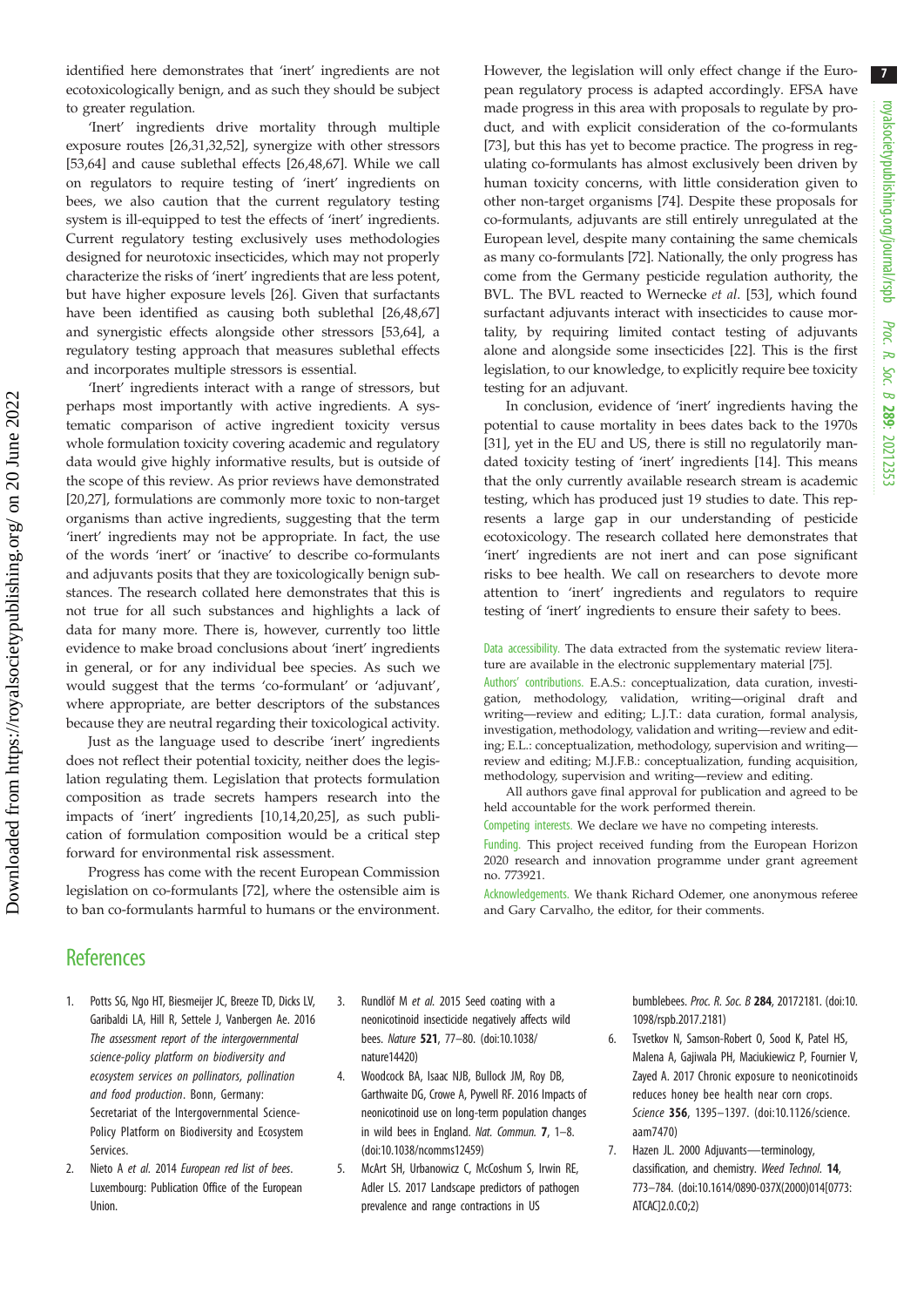- <span id="page-7-0"></span>8. Mullin CA, Fine JD, Reynolds RD, Frazier MT. 2016 Toxicological risks of agrochemical spray adjuvants: organosilicone surfactants may not be safe. Front. Public Health 4, 1–8. [\(doi:10.3389/fpubh.2016.](http://dx.doi.org/10.3389/fpubh.2016.00092) [00092\)](http://dx.doi.org/10.3389/fpubh.2016.00092)
- 9. Mesnage R et al. 2021 Improving pesticide-use data for the EU. Nat. Ecol. Evol. 5, 1560. ([doi:10.1038/](http://dx.doi.org/10.1038/s41559-021-01574-1) [s41559-021-01574-1](http://dx.doi.org/10.1038/s41559-021-01574-1))
- 10. Weinhold B. 2010 Mystery in a bottle. Environ. Health Perspect. 22, 169–171.
- 11. Health and Safety Executive UK. 2020 Plant protection products with authorisation for use in the UK Database Search. See [https://secure.](https://secure.pesticides.gov.uk/pestreg/ProdSearch.asp) [pesticides.gov.uk/pestreg/ProdSearch.asp](https://secure.pesticides.gov.uk/pestreg/ProdSearch.asp) (accessed in November 2020).
- 12. Health and Safety Executive UK. 2020 Adjuvant database search. See [https://secure.pesticides.gov.uk/](https://secure.pesticides.gov.uk/adjuvants/Search.aspx) [adjuvants/Search.aspx](https://secure.pesticides.gov.uk/adjuvants/Search.aspx) (accessed in November 2020).
- 13. EPA. 1996 Federal insecticide, fungicide, and rodenticide act. 7, U.S.C §136 1996.
- 14. EC. 2009 Regulation (EU) no 1107/2009. Official J. Eur. Union L309, 1–50.
- 15. EFSA. 2012 Scientific opinion on the science behind the development of a risk assessment of plant protection products on bees (Apis mellifera, Bombus spp. and solitary bees). EFSA J. 10, 2668. [\(doi:10.](http://dx.doi.org/10.2903/j.efsa.2012.2668) [2903/j.efsa.2012.2668\)](http://dx.doi.org/10.2903/j.efsa.2012.2668)
- 16. EFSA. 2013 EFSA guidance document on the risk assessment of plant protection products on bees (Apis mellifera, Bombus spp. and solitary bees). EFSA J. 11, 3295. [\(doi:10.2903/j.efsa.2013.3295\)](http://dx.doi.org/10.2903/j.efsa.2013.3295)
- 17. Cox C, Surgan M. 2006 Unidentified inert ingredients in pesticides: implications for human and environmental health. Environ. Health Perspect. 114, 1803–1806. [\(doi:10.1289/ehp.9374](http://dx.doi.org/10.1289/ehp.9374))
- 18. Mesnage R, Antoniou MN. 2018 Ignoring adjuvant toxicity falsifies the safety profile of commercial pesticides. Front. Public Health 5, 1–8. [\(doi:10.](http://dx.doi.org/10.3389/fpubh.2017.00361) [3389/fpubh.2017.00361\)](http://dx.doi.org/10.3389/fpubh.2017.00361)
- 19. EC. 2013 Regulation (EU) no 284/2013. Official J. Eur. Union L93, 85–152.
- 20. Mullin CA, Chen J, Fine JD, Frazier MT, Frazier JL. 2015 The formulation makes the honey bee poison. Pestic. Biochem. Physiol. 120, 27–35. [\(doi:10.1016/j.](http://dx.doi.org/10.1016/j.pestbp.2014.12.026) [pestbp.2014.12.026\)](http://dx.doi.org/10.1016/j.pestbp.2014.12.026)
- 21. Chemical Regulation Division. 2021 Formulation studies and combined risk assessment in ecotoxicology: guidance on the need for studies and their use in risk assessment. See [https://www.hse.](https://www.hse.gov.uk/pesticides/resources/E/CRD-Formulation-Guidance-ecotox.pdf) [gov.uk/pesticides/resources/E/CRD-Formulation-](https://www.hse.gov.uk/pesticides/resources/E/CRD-Formulation-Guidance-ecotox.pdf)[Guidance-ecotox.pdf](https://www.hse.gov.uk/pesticides/resources/E/CRD-Formulation-Guidance-ecotox.pdf) (accessed in March 2020).
- 22. Bundesamt für Verbraucherschutz und Lebensmittelsicherheit. 2021 Genehmigung von Zusatzstoffen – Studien mit Honigbienen. See [https://www.bvl.bund.de/SharedDocs/Downloads/](https://www.bvl.bund.de/SharedDocs/Downloads/04_Pflanzenschutzmittel/Zusatzstoffe_Studienanforderungen-Honigbienen.pdf;jsessionid=99BBEB30E28F3744C3FEDD146D2447C2.2_cid372?__blob=publicationFile&v=4) [04\\_Pflanzenschutzmittel/Zusatzstoffe\\_](https://www.bvl.bund.de/SharedDocs/Downloads/04_Pflanzenschutzmittel/Zusatzstoffe_Studienanforderungen-Honigbienen.pdf;jsessionid=99BBEB30E28F3744C3FEDD146D2447C2.2_cid372?__blob=publicationFile&v=4) [Studienanforderungen-Honigbienen.pdf;jsessionid=](https://www.bvl.bund.de/SharedDocs/Downloads/04_Pflanzenschutzmittel/Zusatzstoffe_Studienanforderungen-Honigbienen.pdf;jsessionid=99BBEB30E28F3744C3FEDD146D2447C2.2_cid372?__blob=publicationFile&v=4) [99BBEB30E28F3744C3FEDD146D2447C2.2\\_cid372?](https://www.bvl.bund.de/SharedDocs/Downloads/04_Pflanzenschutzmittel/Zusatzstoffe_Studienanforderungen-Honigbienen.pdf;jsessionid=99BBEB30E28F3744C3FEDD146D2447C2.2_cid372?__blob=publicationFile&v=4) [\\_\\_blob=publicationFile&v=4](https://www.bvl.bund.de/SharedDocs/Downloads/04_Pflanzenschutzmittel/Zusatzstoffe_Studienanforderungen-Honigbienen.pdf;jsessionid=99BBEB30E28F3744C3FEDD146D2447C2.2_cid372?__blob=publicationFile&v=4) (accessed in December 2021).
- 23. Moffet JO, Morton HL, MacDonald RH. 1972 Toxicity of some herbicidal sprays to honey bees. J. Econ. Entomol. 65, 32–36. ([doi:10.1093/jee/65.1.32](http://dx.doi.org/10.1093/jee/65.1.32))
- 24. Mullin CA. 2015 Effects of 'inactive' ingredients on bees. Curr. Opin. Insect Sci. 10, 194–200. ([doi:10.](http://dx.doi.org/10.1016/j.cois.2015.05.006) [1016/j.cois.2015.05.006\)](http://dx.doi.org/10.1016/j.cois.2015.05.006)
- 25. Straw EA, Carpentier EN, Brown MJF. 2021 Roundup causes high levels of mortality following contact exposure in bumble bees. J. Appl. Ecol. 58, 1167–1176. [\(doi:10.1111/1365-2664.13867\)](http://dx.doi.org/10.1111/1365-2664.13867)
- 26. Straw EA, Brown MJF. 2021 Co-formulant in a commercial fungicide product causes lethal and sub-lethal effects in bumble bees. Sci. Rep. 11, 21653. ([doi:10.1038/s41598-021-00919-x\)](http://dx.doi.org/10.1038/s41598-021-00919-x)
- 27. Nagy K, Duca RC, Lovas S, Creta M, Scheepers PTJ, Godderis L, Ádám B. 2020 Systematic review of comparative studies assessing the toxicity of pesticide active ingredients and their product formulations. Environ. Res. 181, 108926. [\(doi:10.](http://dx.doi.org/10.1016/j.envres.2019.108926) [1016/j.envres.2019.108926\)](http://dx.doi.org/10.1016/j.envres.2019.108926)
- 28. Marutani M, Edirveerasingam V. 2006 Influence of irrigation method and adjuvant on the persistence of carbaryl on pakchoi. J. Environ. Qual. 35, 1994–1998. [\(doi:10.2134/jeq2005.0484](http://dx.doi.org/10.2134/jeq2005.0484))
- 29. Katagi T. 2008 Surfactant effects on environmental behavior of pesticides. In Reviews of environmental contamination and toxicology, vol. 194 (ed. DM Whitacre), pp. 71–177. New York, NY: Springer.
- 30. Tooby TE, Thompson AN, Rycroft RJ, Black IA, Hewson RT. 1981 A pond study to investigate the effects of fish and aquatic invertebrates of deltamethrin applied directly onto water. UK MAFF Report PRD 1276.
- 31. Moffett JO, Morton HL. 1973 Surfactants in water drown honey bees. Environ. Entomol. 2, 227–231. [\(doi:10.1093/ee/2.2.227\)](http://dx.doi.org/10.1093/ee/2.2.227)
- 32. Moffett JO, Morton HL. 1975 Repellency of surfactants to honey bees. Environ. Entomol. 4, 780–782. ([doi:10.1093/ee/4.5.780](http://dx.doi.org/10.1093/ee/4.5.780))
- 33. EC. 2006 Regulation (EU) no 1907/2006. Official J. Eur. Union L396, 1–849.
- 34. Chen J, Fine J, Mullin C. 2018 Are organosilicon surfactants safe for bees or humans? Sci. Total Environ. 612, 415–421. [\(doi:10.1016/j.scitotenv.](http://dx.doi.org/10.1016/j.scitotenv.2017.08.175) [2017.08.175\)](http://dx.doi.org/10.1016/j.scitotenv.2017.08.175)
- 35. Sgolastra F, Medrzycki P, Bortolotti L, Maini S, Porrini C, Simon-Delso N, Bosch J. 2020 Bees and pesticide regulation: lessons from the neonicotinoid experience. Biol. Conver. 241, 108356.
- 36. Goulson D. 2018 Call to restrict neonicotinoids. Science 360, 973. ([doi:10.1126/science.aau0432\)](http://dx.doi.org/10.1126/science.aau0432)
- 37. Stevens PJG. 1993 Organosilicone surfactants as adiuvants for agrochemicals. Pesticide Sci. 38, 103–122. ([doi:10.1002/ps.2780380206\)](http://dx.doi.org/10.1002/ps.2780380206)
- 38. Cullen MG, Thompson LJ, Carolan LC, Stout JC, Stanley DA. 2019 Fungicides, herbicides and bees: a systematic review of existing research and methods. PLoS ONE 14, e0225743. [\(doi:10.1371/journal.pone.](http://dx.doi.org/10.1371/journal.pone.0225743) [0225743\)](http://dx.doi.org/10.1371/journal.pone.0225743)
- 39. Haddaway NR, Bethel A, Dicks LV, Koricheva J, Macura B, Petrokofsky G, Pullin AS, Savilaakso S, Stewartm GB. 2020 Eight problems with literature reviews and how to fix them. Nat. Ecol. Evol. 4. 1582–1589. [\(doi:10.1038/s41559-020-01295-x\)](http://dx.doi.org/10.1038/s41559-020-01295-x)
- 40. Moher D, Liberati A, Tetzlaff J, Altman DG, The PRISMA Group. 2009 preferred reporting items for

systematic reviews and meta-analyses: the PRISMA statement. PLoS Med. 6, e1000097. ([doi:10.1371/](http://dx.doi.org/10.1371/journal.pmed.1000097) [journal.pmed.1000097\)](http://dx.doi.org/10.1371/journal.pmed.1000097)

- 41. Michener CD. 2000 The bees of the world. Baltimore, MD: Johns Hopkins University Press.
- 42. Chen J, Mullin C. 2013 Quantitative determination of trisiloxane surfactants in beehive environments based on liquid chromatography coupled to mass spectrometry. Environ. Sci. Technol. 47, 9317-9323. ([doi:10.1021/es4010619\)](http://dx.doi.org/10.1021/es4010619)
- 43. Chen J, Mullin CA. 2014 Determination of nonylphenol ethoxylate and octylphenol ethoxylate surfactants in beehive samples by high performance liquid chromatography coupled to mass spectrometry. Food Chem. 158, 473-479. ([doi:10.](http://dx.doi.org/10.1016/j.foodchem.2014.03.004) [1016/j.foodchem.2014.03.004\)](http://dx.doi.org/10.1016/j.foodchem.2014.03.004)
- 44. Fine JD, Mullin C. 2017 Metabolism of n-methyl-2 pyrrolidone in honey bee adults and larvae: exploring age related differences in toxic effects. Environ. Sci. Technol. 51, 11 412–11 422. ([doi:10.](http://dx.doi.org/10.1021/acs.est.7b03291) [1021/acs.est.7b03291\)](http://dx.doi.org/10.1021/acs.est.7b03291)
- 45. Fine JD, Mullin CA, Frazier MT, Reynolds RD. 2017 Field residues and effects of the insect growth regulator novaluron and its major co-formulant n-methyl-2-pyrrolidone on honey bee reproduction and development. J. Econ. Entomol. 110. 1993–2001. [\(doi:10.1093/jee/tox220\)](http://dx.doi.org/10.1093/jee/tox220)
- 46. Linguadoca A, Rizzi C, Villa S, Brown MJF. 2021 Sulfoxaflor and nutritional deficiency synergistically reduce survival and fecundity in bumblebees. Sci. Total Environ. 795, 148680. ([doi:10.1016/j.scitotenv.](http://dx.doi.org/10.1016/j.scitotenv.2021.148680) [2021.148680](http://dx.doi.org/10.1016/j.scitotenv.2021.148680))
- 47. Schatz K, Wallner F. 2009 Pflanzenschutzmittelapplikation in blühenden raps (Brassica napus) und deren auswirkungen auf die rückstandssituation in honig, nektar und pollen der honigbiene (Apis mellifera). PhD thesis, Universität Hohenheim.
- 48. Ciarlo TJ, Mullin CA, Frazier JL, Schmehl DR. 2012 Learning impairment in honey bees caused by agricultural spray adjuvants. PLoS ONE 7, e40848. ([doi:10.1371/journal.pone.0040848](http://dx.doi.org/10.1371/journal.pone.0040848))
- 49. Sanderson ED, Peairs LM. 1931 Insect pests of farm, garden and orchard, 2nd edn. New York, NY: John Wiley & Sons.
- 50. Wolfenbarger DO. 1957 Observations of insecticidal control by surface active agents. Florida Entomol. 40, 53–59. ([doi:10.2307/3492302](http://dx.doi.org/10.2307/3492302))
- 51. Organisation for Economic Co-Operation and Development. 1998 Honeybees, acute contact toxicity test. OECD Guidelines Testina Chem. 214, 1-7.
- 52. Goodwin RM, McBrydie HM. 2000 Effects of surfactants on honey bee survival. New Zealand Plant Protection 53, 230–234. ([doi:10.30843/nzpp.](http://dx.doi.org/10.30843/nzpp.2000.53.3694) [2000.53.3694\)](http://dx.doi.org/10.30843/nzpp.2000.53.3694)
- 53. Wernecke A, Eckert JH, Forster R, Kurlemann N, Odemer R. 2021 Inert agricultural spray adjuvants may increase the adverse effects of selected insecticides on honey bees (Apis mellifera L.) under laboratory conditions. J. Plant Dis. Protection 129, 93–105. [\(doi:10.1007/s41348-021-00541-z](http://dx.doi.org/10.1007/s41348-021-00541-z))
- 54. Chen L, Yan Q, Zhang J, Yuan S, Liu X. 2019 Joint toxicity of acetamiprid and co-applied pesticide adjuvants on honeybees under semifield and